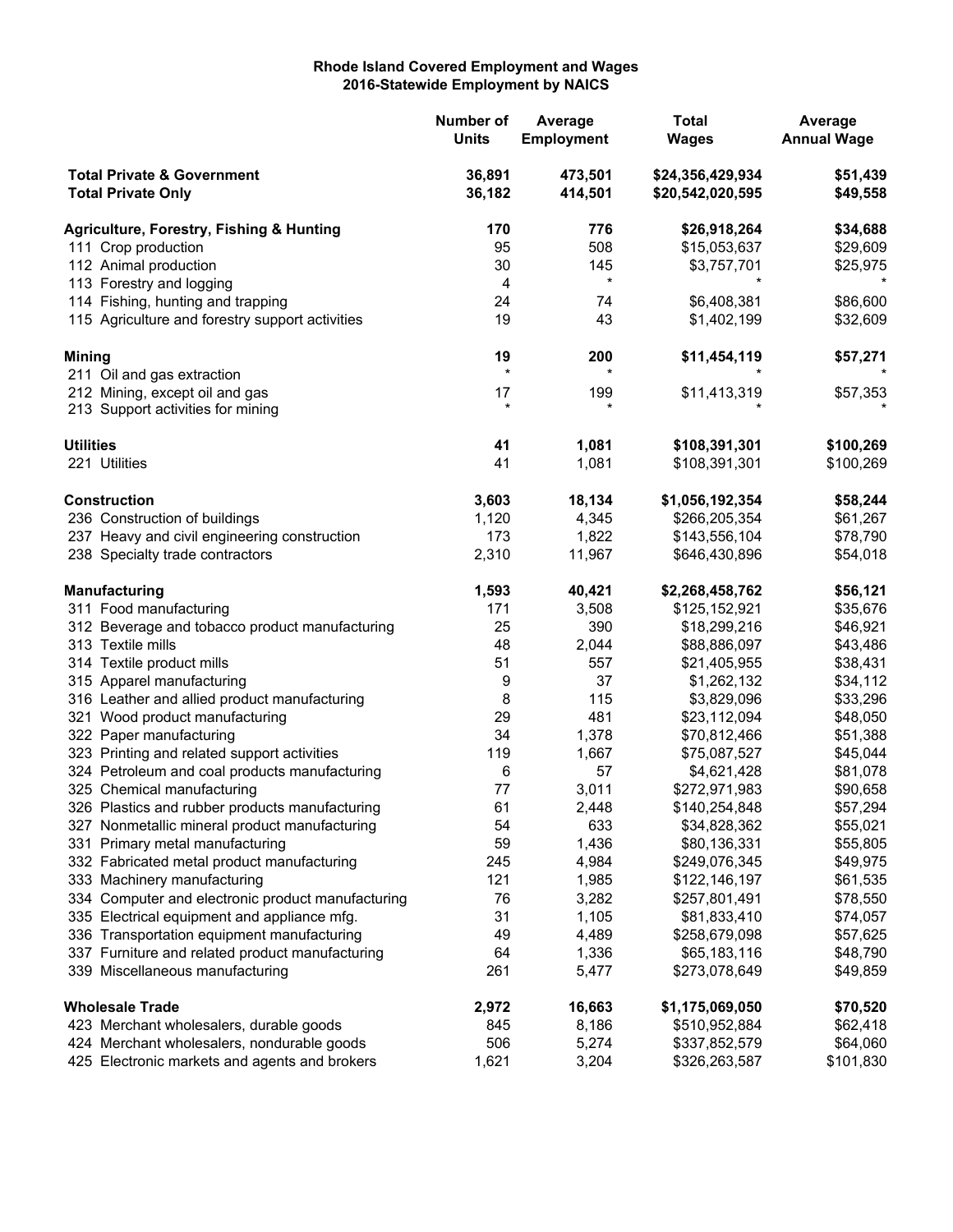## **Rhode Island Covered Employment and Wages 2016-Statewide Employment by NAICS**

|                                                   | <b>Number of</b><br><b>Units</b> | Average<br><b>Employment</b> | <b>Total</b><br><b>Wages</b> | Average<br><b>Annual Wage</b> |
|---------------------------------------------------|----------------------------------|------------------------------|------------------------------|-------------------------------|
| <b>Retail Trade</b>                               | 3,842                            | 48,190                       | \$1,462,072,379              | \$30,340                      |
| 441 Motor vehicle and parts dealers               | 418                              | 5,684                        | \$271,428,111                | \$47,753                      |
| 442 Furniture and home furnishings stores         | 175                              | 1,195                        | \$45,037,782                 | \$37,689                      |
| 443 Electronics and appliance stores              | 158                              | 1,240                        | \$60,588,338                 | \$48,862                      |
| 444 Building material and garden supply stores    | 220                              | 3,667                        | \$131,294,661                | \$35,804                      |
| 445 Food and beverage stores                      | 699                              | 11,990                       | \$283,064,248                | \$23,608                      |
| 446 Health and personal care stores               | 411                              | 4,879                        | \$192,243,163                | \$39,402                      |
| 447 Gasoline stations                             | 303                              | 1,862                        | \$46,761,075                 | \$25,113                      |
| 448 Clothing and clothing accessories stores      | 481                              | 4,251                        | \$89,057,512                 | \$20,950                      |
| 451 Sporting goods, hobby, book and music stores  | 172                              | 1,385                        | \$28,547,788                 | \$20,612                      |
| 452 General merchandise stores                    | 161                              | 7,585                        | \$166,135,502                | \$21,903                      |
| 453 Miscellaneous store retailers                 | 399                              | 2,674                        | \$63,159,240                 | \$23,620                      |
| 454 Nonstore retailers                            | 249                              | 1,778                        | \$84,754,959                 | \$47,669                      |
| <b>Transportation &amp; Warehousing</b>           | 754                              | 9,938                        | \$404,301,240                | \$40,682                      |
| 481 Air transportation                            | 21                               | 288                          | \$15,240,822                 | \$52,920                      |
| 482 Rail transportation                           | $\boldsymbol{2}$                 | $\star$                      |                              |                               |
| 483 Water transportation                          | 9                                | 193                          | \$10,027,036                 | \$51,954                      |
| 484 Truck transportation                          | 334                              | 2,375                        | \$118,245,630                | \$49,788                      |
| 485 Transit and ground passenger transportation   | 118                              | 2,583                        | \$65,392,661                 | \$25,317                      |
| 486 Pipeline transportation                       | 4                                | $^\star$                     |                              |                               |
| 487 Scenic and sightseeing transportation         | 48                               | 170                          | \$4,872,360                  | \$28,661                      |
| 488 Support activities for transportation         | 125                              | 1,116                        | \$46,500,302                 | \$41,667                      |
| 491 Postal service                                | 0                                | 0                            | \$0                          | \$0                           |
| 492 Couriers and messengers                       | 65                               | 1,909                        | \$80,213,453                 | \$42,019                      |
| 493 Warehousing and storage                       | 32                               | 1,273                        | \$61,209,197                 | \$48,083                      |
| <b>Information</b>                                | 820                              | 8,066                        | \$584,184,735                | \$72,426                      |
| 511 Publishing industries, except Internet        | 250                              | 1,682                        | \$133,347,298                | \$79,279                      |
| 512 Motion picture and sound recording industries | 167                              | 681                          | \$19,662,051                 | \$28,872                      |
| 515 Broadcasting, except Internet                 | 35                               | 628                          | \$36,119,778                 | \$57,516                      |
| 516 Internet publishing and broadcasting          | $\boldsymbol{0}$                 | 0                            | \$0                          | \$0                           |
| 517 Telecommunications                            | 108                              | 2,013                        | \$161,186,002                | \$80,073                      |
| 518 ISPs, search portals, and data processing     | 146                              | 2,436                        | \$211,450,384                | \$86,802                      |
| 519 Other information services                    | 117                              | 624                          | \$22,419,222                 | \$35,928                      |
| <b>Finance &amp; Insurance</b>                    | 1,674                            | 24,621                       | \$2,329,231,404              | \$94,603                      |
| 521 Monetary authorities - central bank           | 0                                | 0                            | \$0                          | \$0                           |
| 522 Credit intermediation and related activities  | 568                              | 9,942                        | \$662,373,871                | \$66,624                      |
| 523 Securities, commodity contracts, investments  | 379                              | 5,584                        | \$920,606,268                | \$164,865                     |
| 524 Insurance carriers and related activities     | 713                              | 9,077                        | \$744,067,980                | \$81,973                      |
| 525 Funds, trusts, and other financial vehicles   | 16                               | 19                           | \$2,183,285                  | \$114,910                     |
| Real Estate, Rental & Leasing                     | 1,093                            | 6,108                        | \$278,270,584                | \$45,558                      |
| 531 Real estate                                   | 880                              | 4,543                        | \$213,069,774                | \$46,901                      |
| 532 Rental and leasing services                   | 203                              | 1,507                        | \$60,775,475                 | \$40,329                      |
| 533 Lessors of nonfinancial intangible assets     | 12                               | 58                           | \$4,425,335                  | \$76,299                      |
| <b>Professional &amp; Technical Services</b>      | 5,011                            | 24,392                       | \$1,792,668,495              | \$73,494                      |
| 541 Professional and technical services           | 5,011                            | 24,392                       | \$1,792,668,495              | \$73,494                      |
| <b>Management of Companies &amp; Enterprise</b>   | 326                              | 13,378                       | \$1,598,165,858              | \$119,462                     |
| 551 Management of companies and enterprises       | 326                              | 13,378                       | \$1,598,165,858              | \$119,462                     |